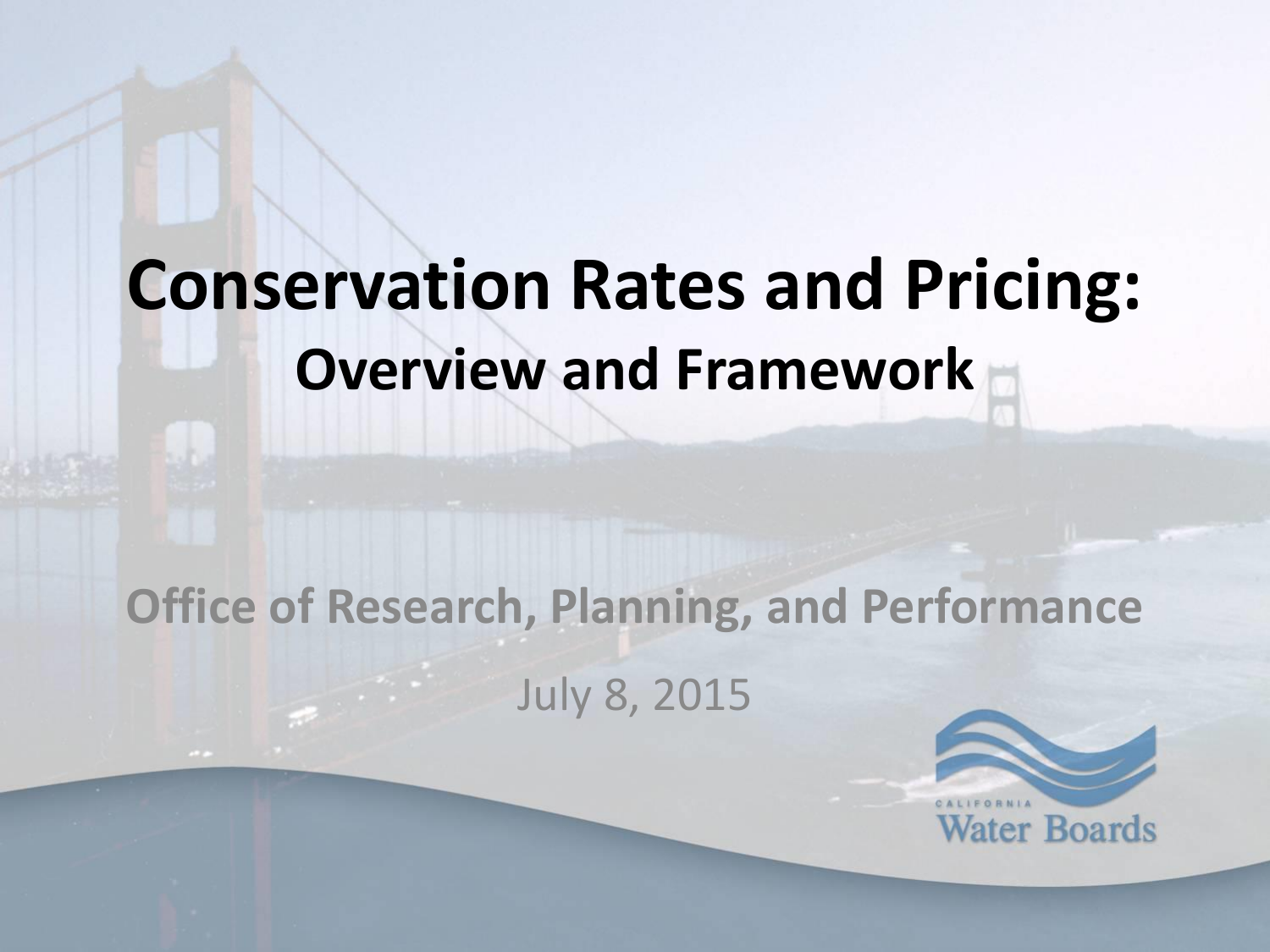#### **Executive Order Directive 8 April 1, 2015**

- Board to direct development of rate structures and pricing mechanisms
- Board to adopt emergency regulations as necessary
- Board to facilitate adoption of rate structures and pricing mechanisms
- CPUC to take a similar action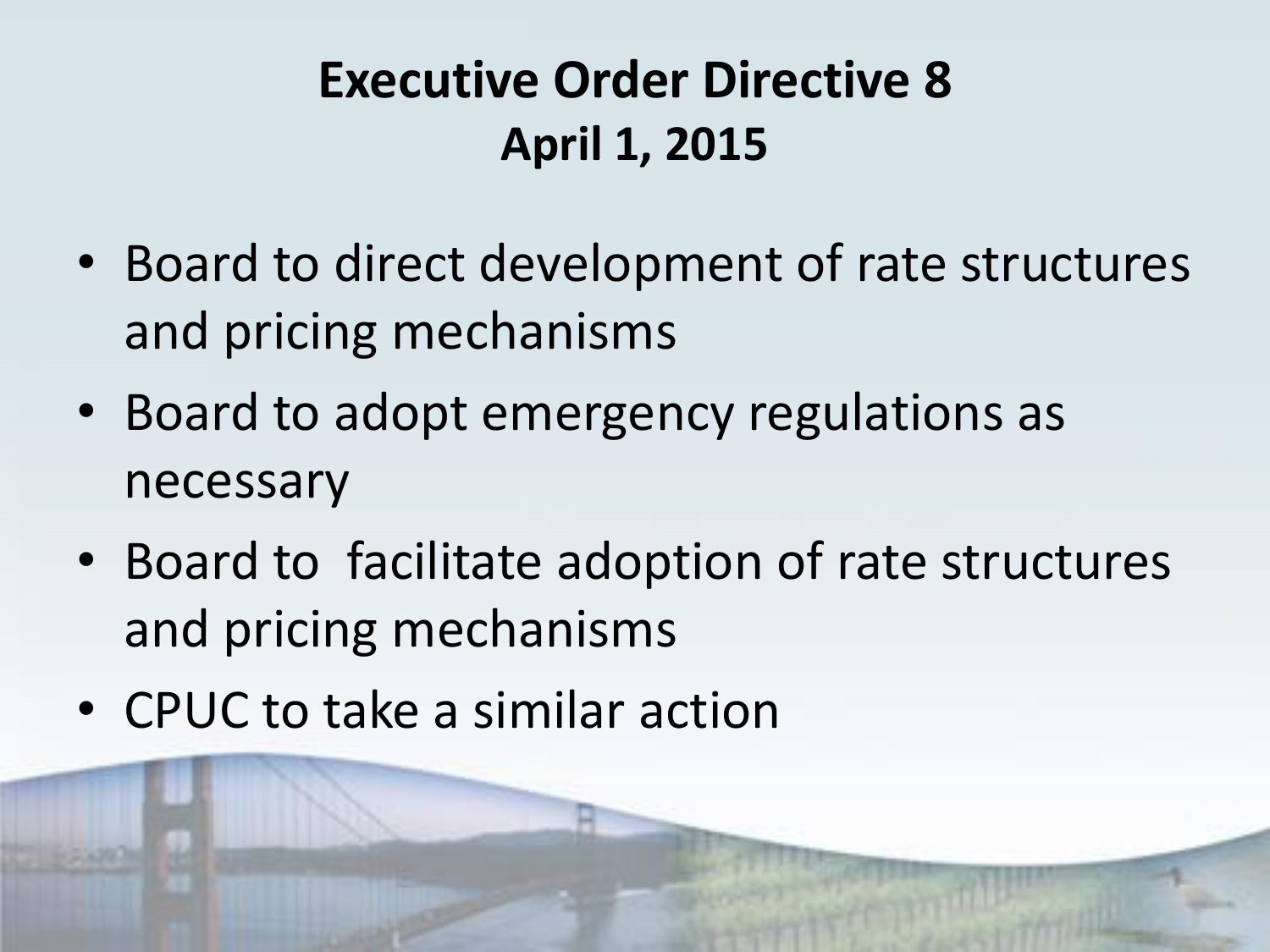#### **Relevant Legislative Direction**

- Human Right to Water (AB 685, 2012) – Duty to consider affordability and other factors
- Allocation-based rates (Water Code 370-374, 2008)
- Penalties and charges for excessive use; impacts on revenues; and impact mitigation measures in Water Shortage Contingency Plans (Water Code 10632, 1983)

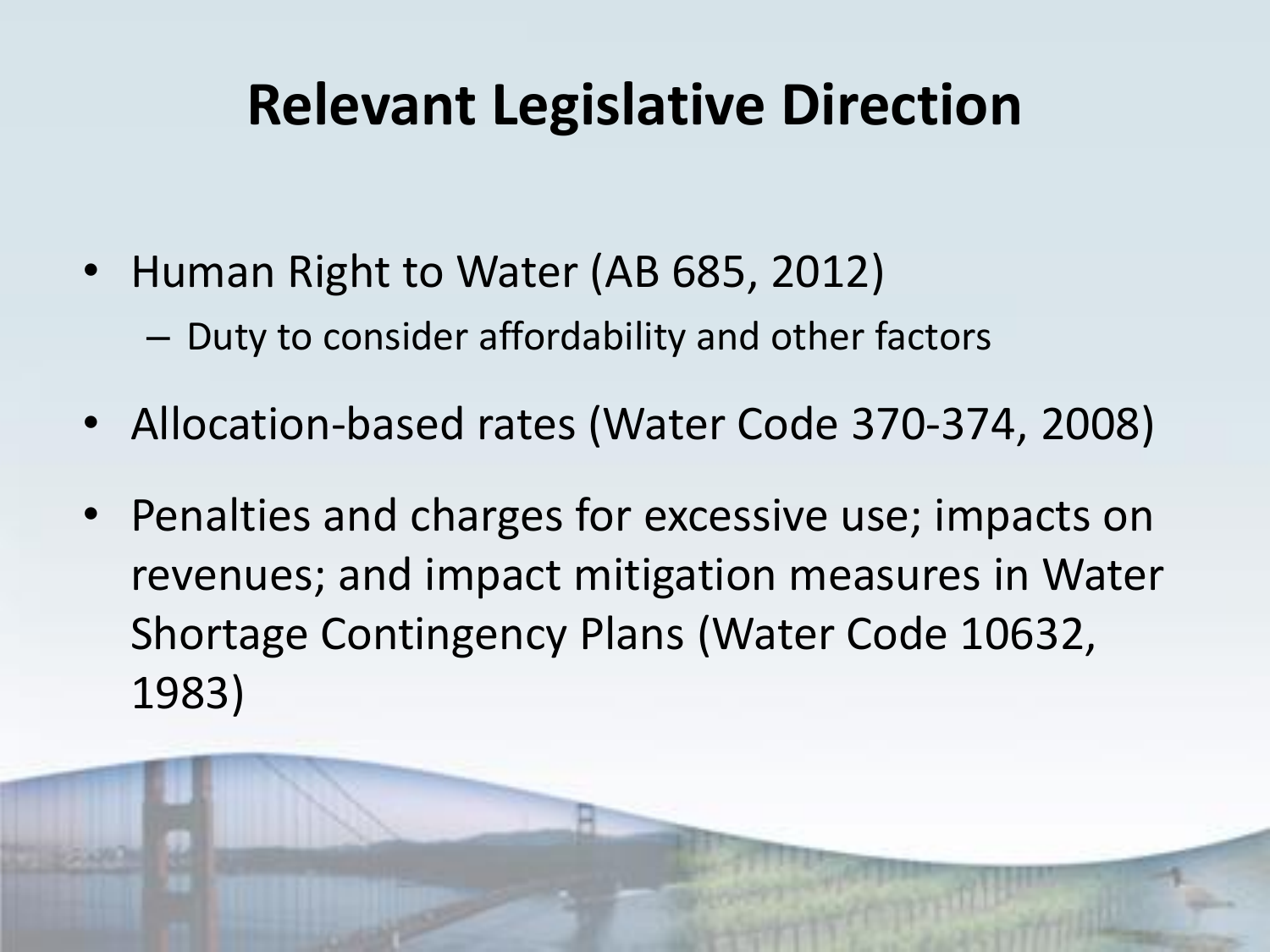#### **Research Findings**

- Effective price signals can produce water use reductions of over 15%.
	- Public outreach is critical to success
	- Electric sector experience offers important lessons

Baerenklau, K.A., K.A. Schwabe, and A. Dinar. 2014. "Residential Water Demand Effect of Increasing Block Rate Water Budgets." *Land Economics 90(4)*: *683-699*

Mini C., Hogue T.S., and Pincetl S., Estimation of Residential Outdoor Water Use in Los Angeles, California, *Landscape and Urban Planning* 127 (2014) 124–135.

Sheila M. Olmstead and Robert N. Stavins, [Comparing price and nonprice](http://www.hks.harvard.edu/fs/rstavins/Papers/Olmstead_Stavins_Water_Resources_Research.pdf) approaches to urban water [conservation,](http://www.hks.harvard.edu/fs/rstavins/Papers/Olmstead_Stavins_Water_Resources_Research.pdf) 45 Water Resources Research W04301, (Apr. 2009)

Pacific Institute, [An Overview of the "New Normal" and Water Rate Basics](http://pacinst.org/wpcontent/uploads/sites/21/2013/06/pacinst-new-normaland-water-rate-basics.pdf) (June 2013)

Pacific Institute, [Pricing Practices in the Electricity Sector to Promote Conservation and Efficiency: Lessons](http://pacinst.org/wpcontent/uploads/sites/21/2013/09/pacinst-pricingpractices-full-report.pdf)  [for the Water Sector](http://pacinst.org/wpcontent/uploads/sites/21/2013/09/pacinst-pricingpractices-full-report.pdf) (Sept. 2013)

Public Policy Institute of California, Paying for Water in California, Hanak et. al. (2014)

Manuel P. Teodoro, [Measuring Fairness: Assessing the equity of municipal water rates,](http://www.awwa.org/publications/journalawwa/abstract/articleid/15225.aspx) 97 Journal AWWA 111 (Apr. 2005)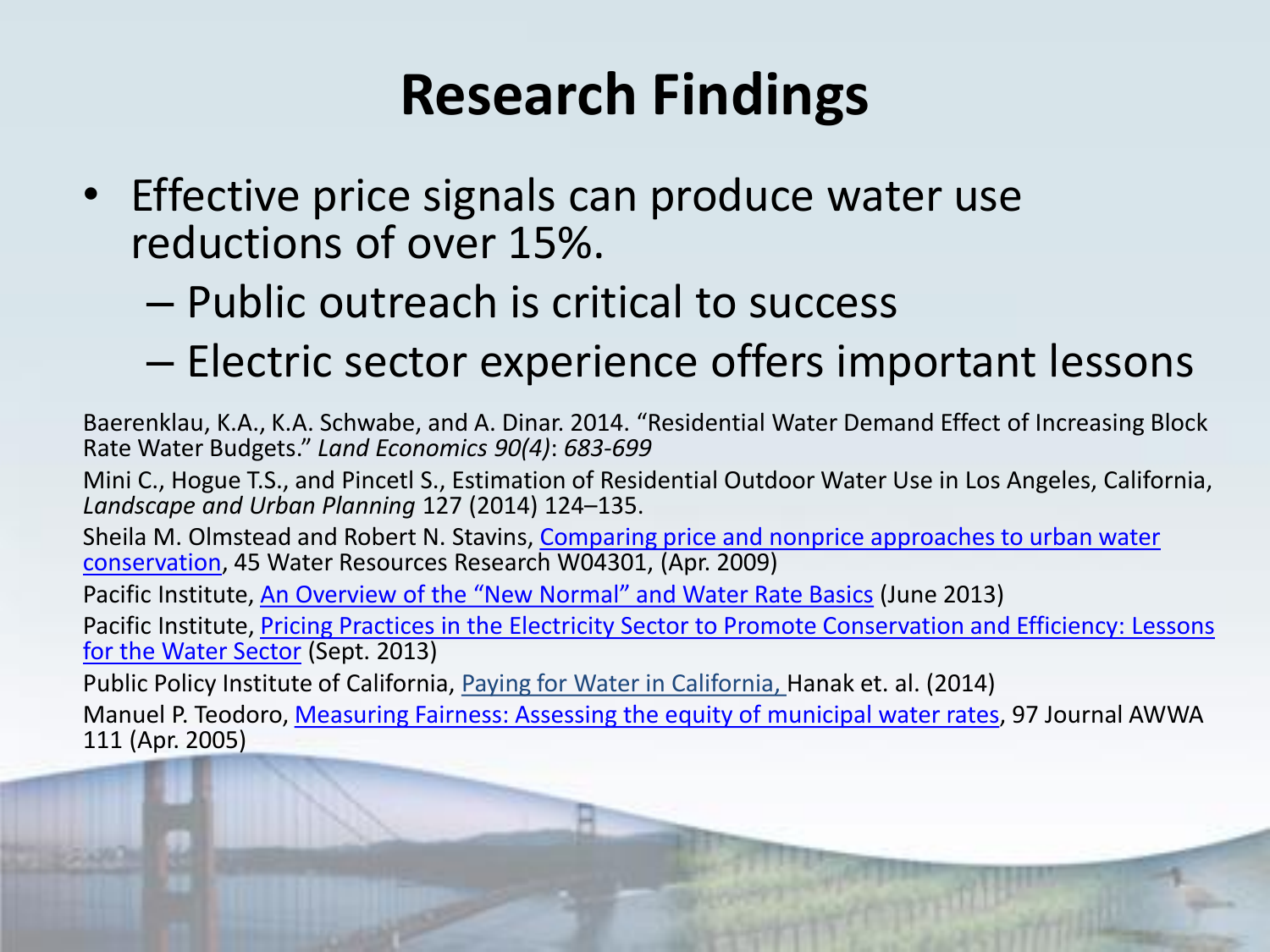# **Types of Conservation Rates**

- Inclining blocks/tiers
- Allocation-based
- Seasonal
- Variable fixed (City of Davis)
- Dynamic rates (energy sector)
	- Time of use
	- Critical peak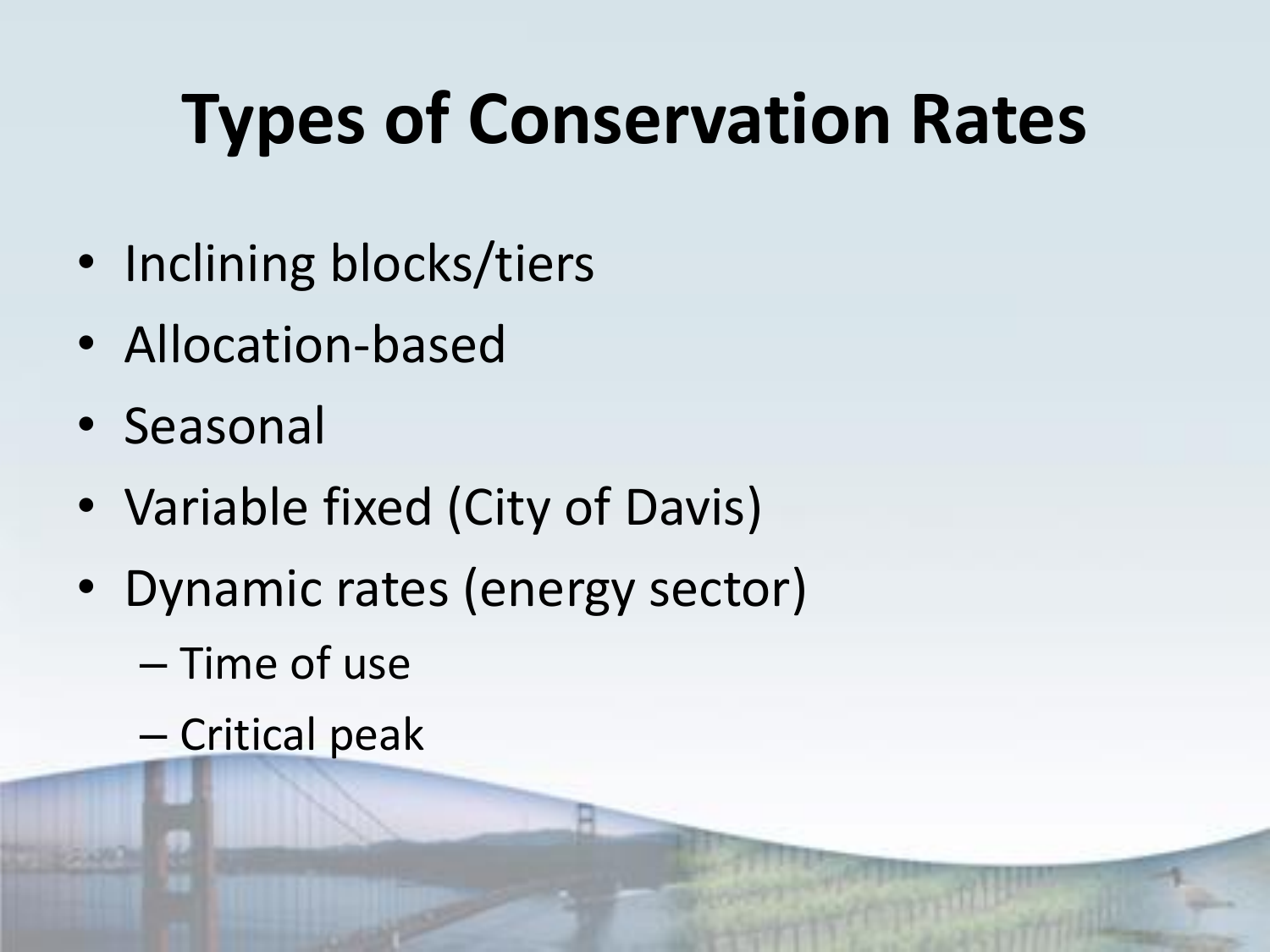## **Pricing Mechanisms**

- Connection fees/charges
	- Offset investments
- Low-income rate assistance fees/charges
- Special programs charges
	- Conservation/Efficiency
	- Technology development
- Financing programs
	- Sonoma County Water Agency "Pay-As-You-Save" (PAYS) program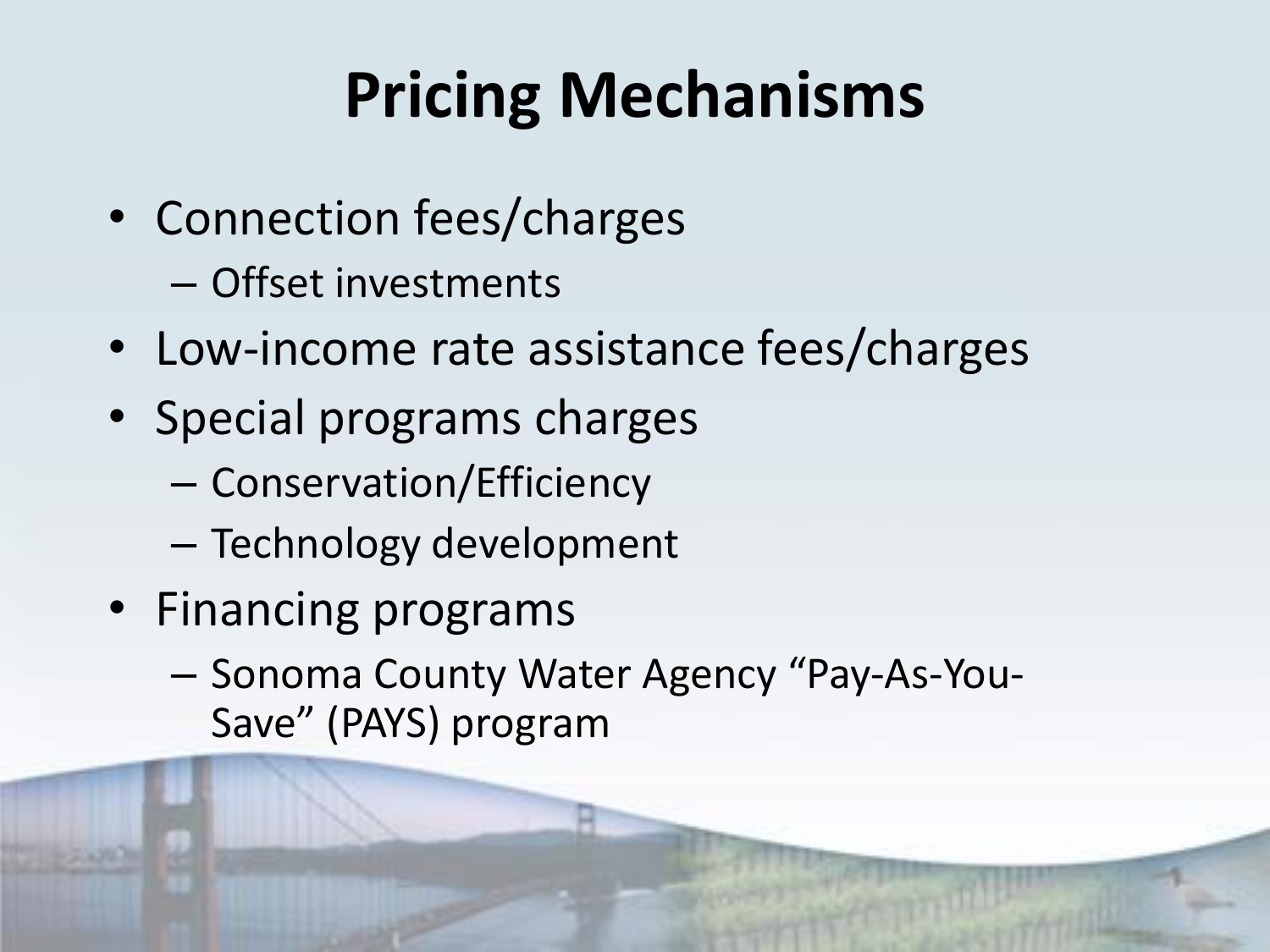# **Data Collection**

- Urban Water Management Plans – Five year intervals
- California Urban Water Conservation Council
	- Annual reporting by members
- American Water Works Association – Biennial survey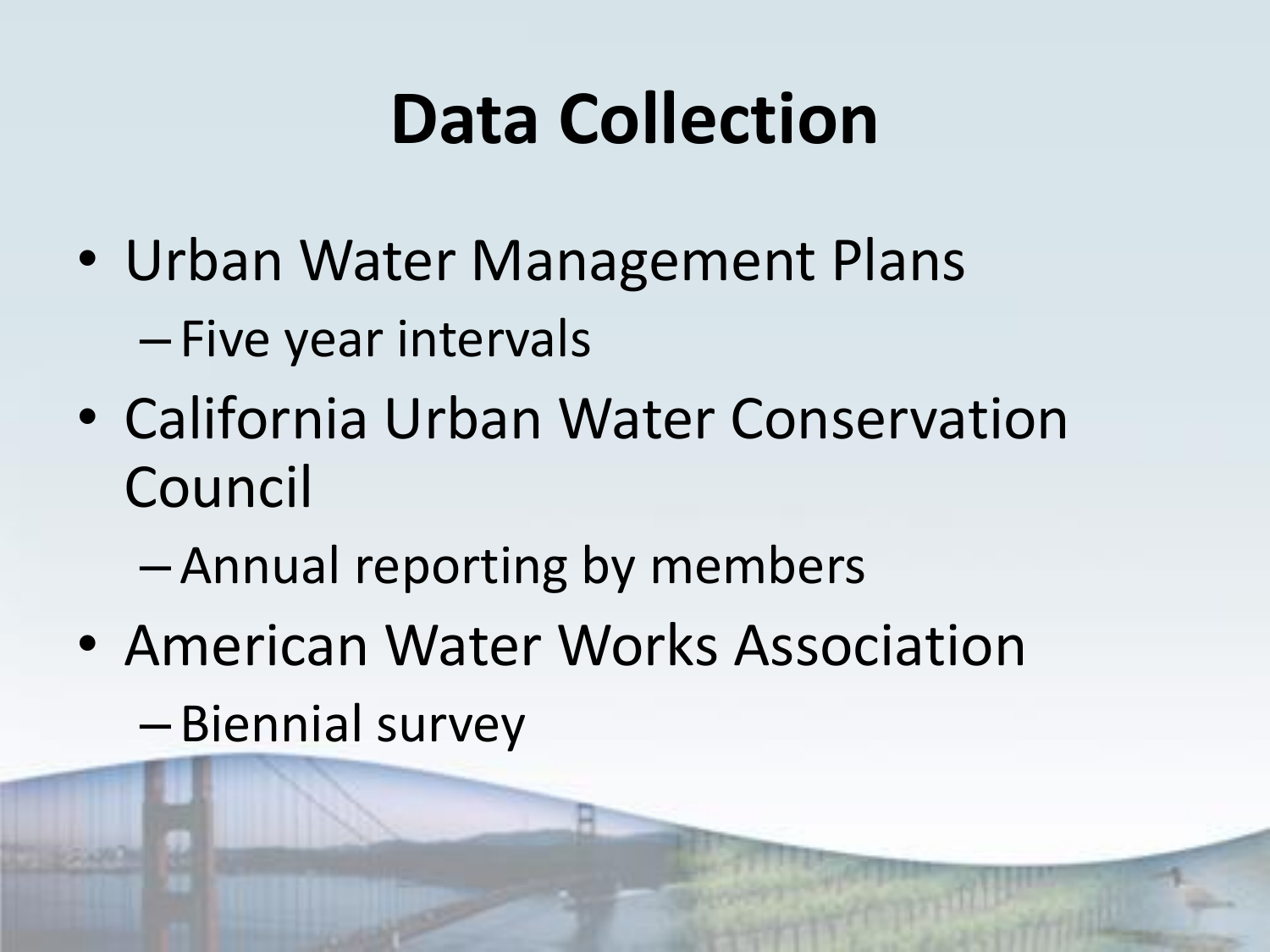## **Water Rates vs. Water Bills**

- Rates determine what is paid for use
- Bills may contain many different fees/charges
	- Fire protection
	- Meter charge
	- Wastewater service
	- System improvements (e.g., seismic retrofits)
	- Other (i.e., elevation charges, pollution prevention fees)

#### **Increased rates do not necessarily correspond with increased bills.**

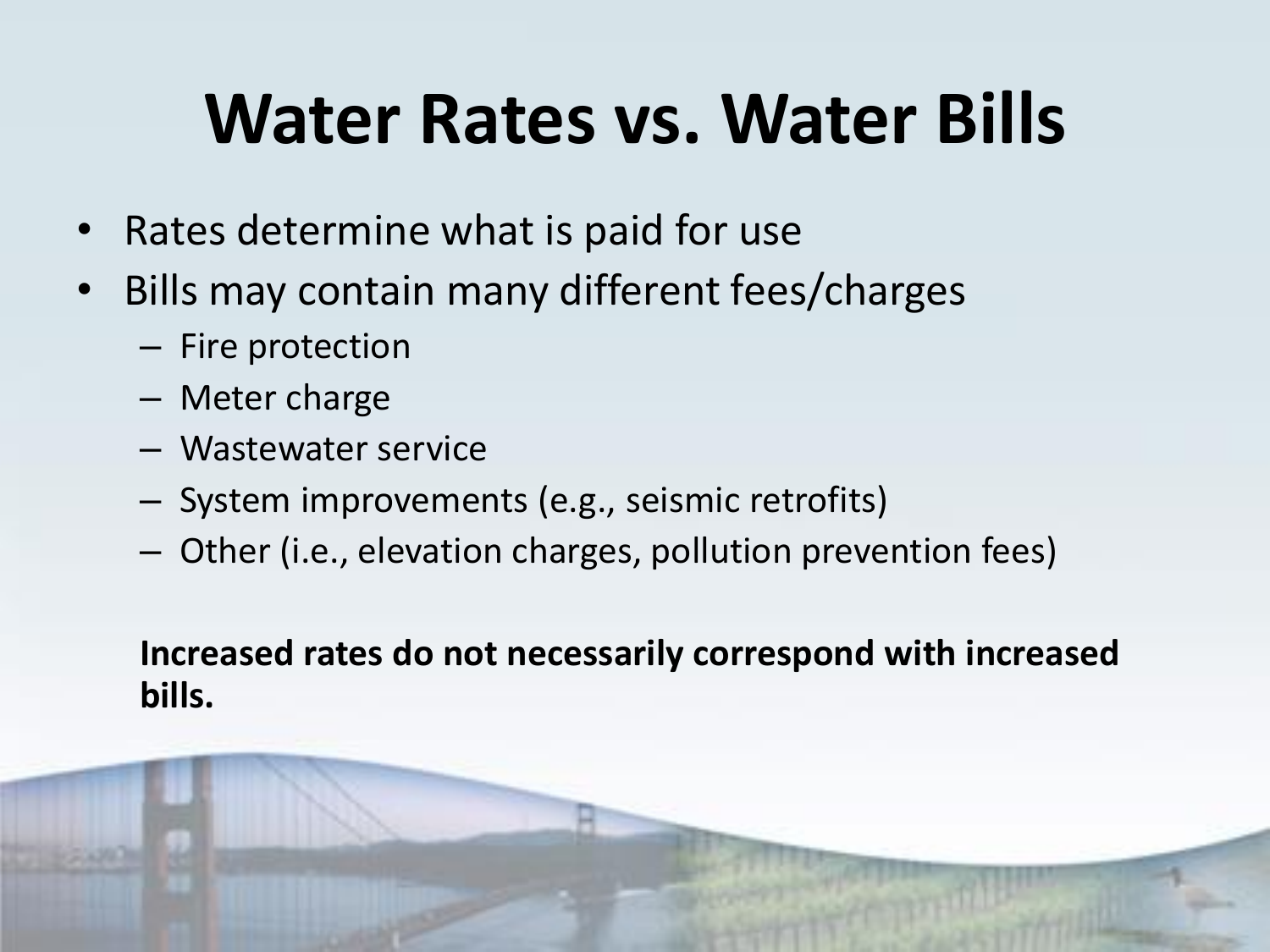# **Conservation and Revenues**

- Revenue loss is a major deterrent to ambitious conservation programs
- Fiscal stability is often at odds with equity
	- Akin to state budget challenge
	- Rate stabilization funds akin to state rainy day fund
- Sales forecasts often overstate demand
	- Lack of accounting for codes and standards
	- Lack of accounting for continued conservation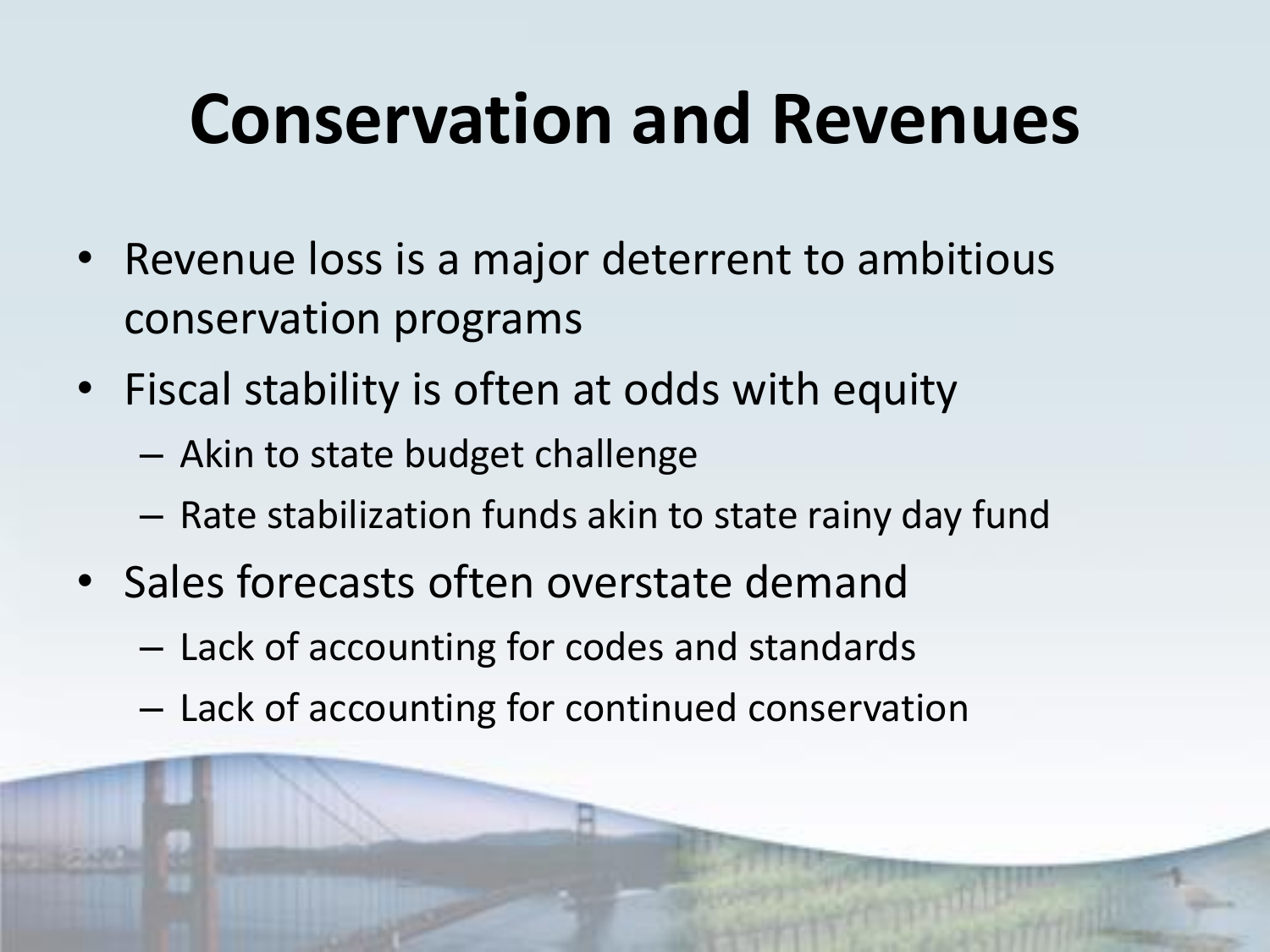# **Workshop Questions**

- *1. What actions should the State Water Board take to support the development of conservation pricing, including rates, surcharges and fees, to respond to drought, maintain water supplier fiscal stability, and improve access to safe and affordable drinking water?*
- *2. What actions should the State Water Board take to support water suppliers that have already developed conservation rate structures and pricing mechanisms to improve their effectiveness?*
- *3. What actions should the State Water Board take to assist water suppliers to harmonize existing legal authorities associated with water rates and to propose or support new statutory and constitutional authorities?*